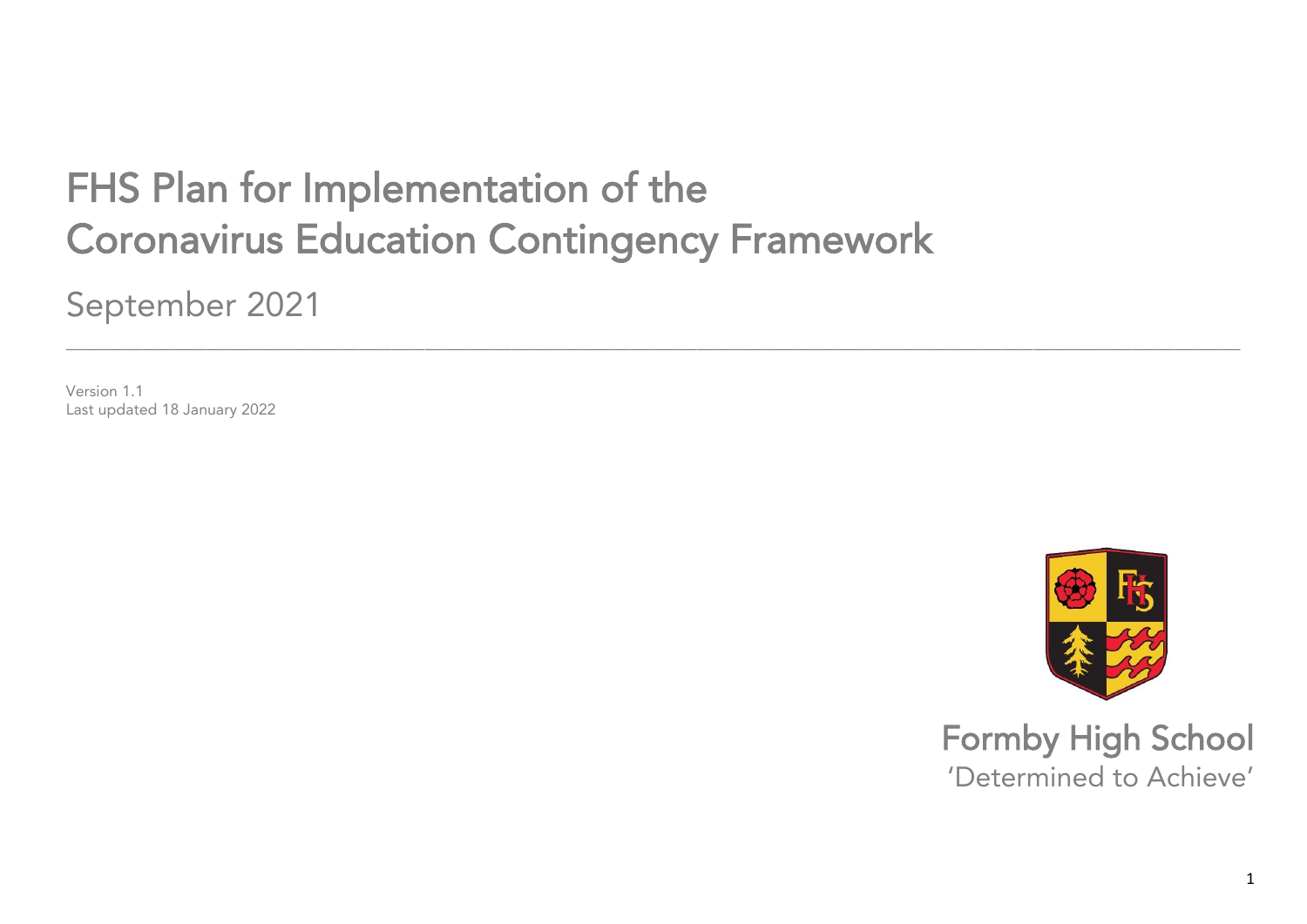## $\mathbf{C}$  between  $\mathbf{C}$  and  $\mathbf{C}$  and  $\mathbf{C}$   $\mathbf{C}$   $\mathbf{C}$   $\mathbf{C}$   $\mathbf{C}$   $\mathbf{C}$   $\mathbf{C}$   $\mathbf{C}$   $\mathbf{C}$   $\mathbf{C}$   $\mathbf{C}$   $\mathbf{C}$   $\mathbf{C}$   $\mathbf{C}$   $\mathbf{C}$   $\mathbf{C}$   $\mathbf{C}$   $\mathbf{C}$   $\mathbf{C}$   $\mathbf{C}$

This plan is developed in response to the Government's **Contingency framework: education and childcare settings**. Any restrictions on education would only<br>be as a last resort and may only be initiated following a ministeri implemented as a containment measure for the rare circumstances in which they are required to address transmission within education settings and the implemented as a containment measure for the rare circumstances in which they are required to address transmission settings and they are required to address transmission settings and they are required to a disc or the requ community.

- This framework is designed to act as a containment measure where: there is extremely high prevalence of Coronavirus (COVID-19)
	- a response is required to minimise the impact of an emerging variant of concern (VoC)
	- other measures have already been implemented

It is primarily a means of limiting the spread of Coronavirus (COVID-19) in educational settings and the wider community. It is designed to be flexible and<br>responsive to local circumstances. Restrictions may be advised for Sefton's Director of Public Health (DPH) and the PHE Health Protection Team (HPT) who may recommend measures described in this document as part of their outbreak management responsibilities. Where there is a need to address more widespread issues across an area, government ministers may take the international management responsibilities. Where the address more widespread issues and area, government ministers may take decisions for the area.

Before advising the introduction of attendance restrictions, other measures should be considered. These may include introducing further testing and reintroducing face coverings in education settings. introducing face coverings in education settings.

#### **Testing** Testing

Where there is an increase in cases locally or a variant of COVID-19 is classed as a variant of concern (VoC), on the advice of the DPH and HPT the school may implement increased asymptomatic testing. This will either be d the reopening of the on-site Testing Centre, utilising the school Sports Hall. If this is required the Testing Centre Manager will convene a testing team and plan an appropriate rota of the regular testing of students and staff in order to minimise any disruptive impact it may have on students' education. plan an appropriate rota of the regular testing of students and staff in order to minimise any disruptive impact it may have on students' education.

### Face coverings Face coverings

The DPH may also decide to take additional steps to further reduce risks of transmission in individual educations settings where VoCs have been identified<br>and may advise the temporary re-introduction of face coverings in a coverings in communal areas and/or classrooms (for both students and staff). In all cases any educational drawbacks in the recommended use of face coverings in communal areas and/or classrooms (for both students and star). In all cases any educational drambacks in the recommended use of face<br>Coverings should be belenged with the benefits in meneging trensmission and coverings should be balanced with the benefits in managing transmission and should allow for reasonable exemptions for their use.

### **Decision making** Decision making

Local authorities, DPHs and HPTs are responsible for managing localised outbreaks. They play an important role in providing support and advice to education and children children children settings. Det the metallicare settings can partnership teams (RPTs) to escalate issues from the level into the local level issues from the local level into the local level into the local leve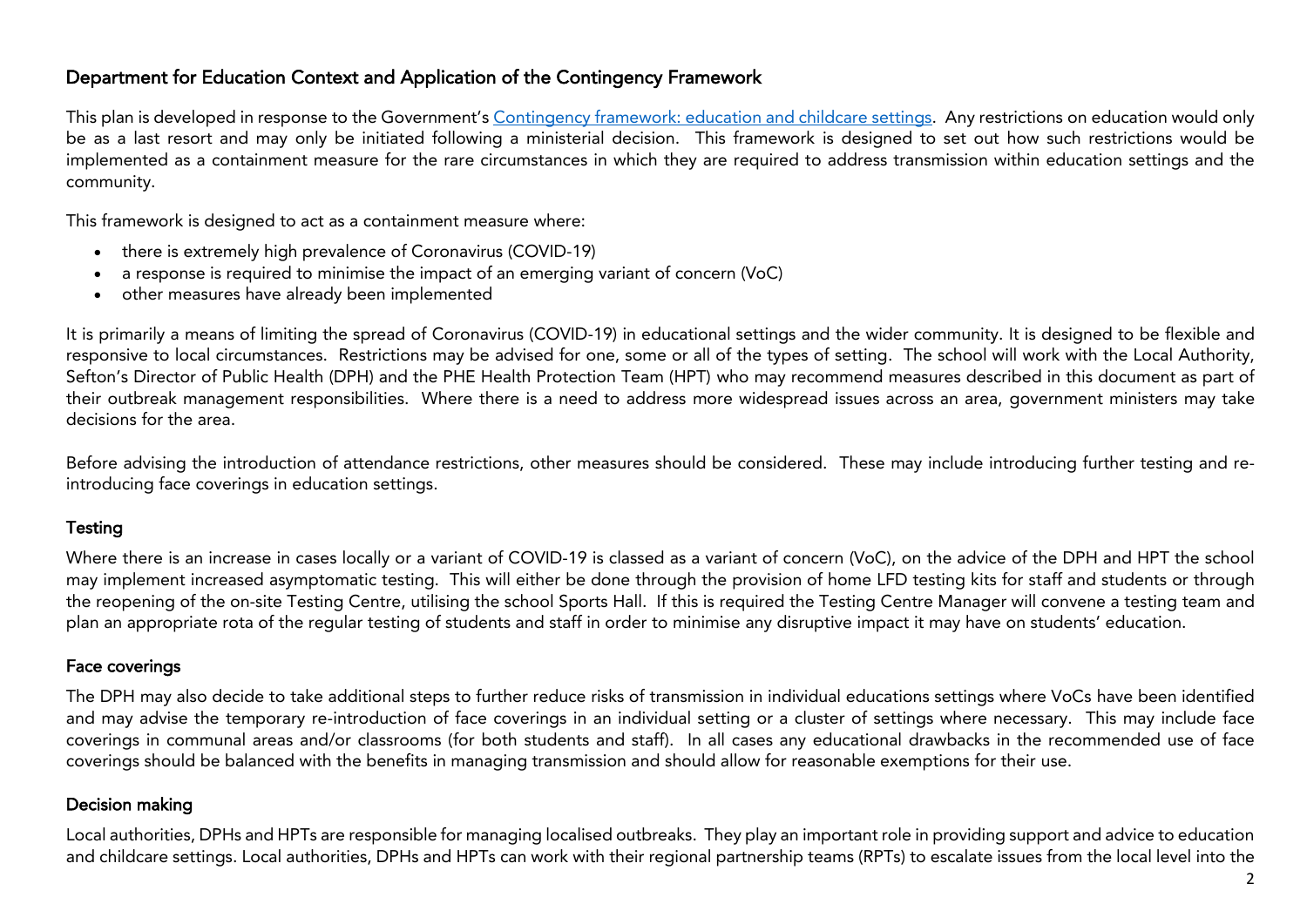central Local Action Committee command structure. RPTs support local areas in managing outbreaks and provide advice and insights from across the country to the Chief Medical Officer and the Secretary of State for Health an country to the Chief Medical Officer and Secretary of Secretary of State for Health and Social Care to information making. Social Care to inform decision making. Social Care to inform decision making. The care to inform de

Through the Local Action Committee command structure, ministers consider and take decisions on measures on an area-by-area basis in light of all available<br>evidence, public health advice and the local and national context. evidence, public health and the local and the local and the local and the local and the local and the local and  $\sigma$ central government committees (for example incident management management teams), but this should be by except<br>), but this should be by exception on lying be by exception on lying be by exception on lying by exception only

In all circumstances, and in all settings, priority should continue to be given to [vulnerable children and young people](https://www.gov.uk/government/publications/coronavirus-covid-19-maintaining-educational-provision/guidance-for-schools-colleges-and-local-authorities-on-maintaining-educational-provision) and children of critical workers to attend<br>full time.

FHS Plan for Implementation of the Contingency Framework<br>This Contingency Framework will be implemented in the following circumstances:

- Five students or members of staff, who are likely to have mixed closely, test positive for COVID-19 within a 10-day period<br>• 10% of students / members of staff who are likely to have mixed closely test positive for COVID-1
- 10% of students / members of staff who are likely to have mixed closely test positive for COVID-19 within a 10-day period A group who are likely to have mixed closely might include:

- $\bullet$  a form group or subject class<br>  $\bullet$  a friendship group mixing at breaktimes
- a friendship group mixing at breaktimes
- a sports team or extra-curricular group
- a group in an after-school activity

| Area                               | <b>Action Required</b>                                                                                                                                                                                                                                                                                                                                                                                                                                                                                                                                                                                                                                                                                                                             | Responsible |
|------------------------------------|----------------------------------------------------------------------------------------------------------------------------------------------------------------------------------------------------------------------------------------------------------------------------------------------------------------------------------------------------------------------------------------------------------------------------------------------------------------------------------------------------------------------------------------------------------------------------------------------------------------------------------------------------------------------------------------------------------------------------------------------------|-------------|
| Health & Safety<br><b>Measures</b> | • Detailed health & safety measures are set out in September 2021 Risk Assessment and will continue during<br>implementation of the Contingency Framework.<br>• The Headteacher has overall responsibility for the implementation and monitoring of the measures set out in the<br>school's risk assessment.<br>• If advised to do so by the local HPT, all staff and students (except those with exemption) will be expected to wear<br>face masks whilst inside unless consuming food in the dining room.<br>• Close contacts of positive cases will be required to undertake daily LFD testing.                                                                                                                                                 | <b>DMA</b>  |
| Staffing                           | • The school will continue to consider advice from the local Director of Public Health and the Local Authority in<br>relation to staff attending workplaces (including initial teacher training (ITT) trainees) in the event of a local outbreak<br>/ implementation of contingency measures.<br>• Given the reduced numbers on site and the use of remote education for students at home, the school will consider<br>if the Coronavirus (COVID-19) education contingency framework offers more opportunities for staff to work at<br>home, particularly those categorised as Clinically Vulnerable or Clinically Extremely Vulnerable.<br>• Risk assessments for Clinically Vulnerable and Clinically Extremely Vulnerable staff to be reviewed. | DMA / HR    |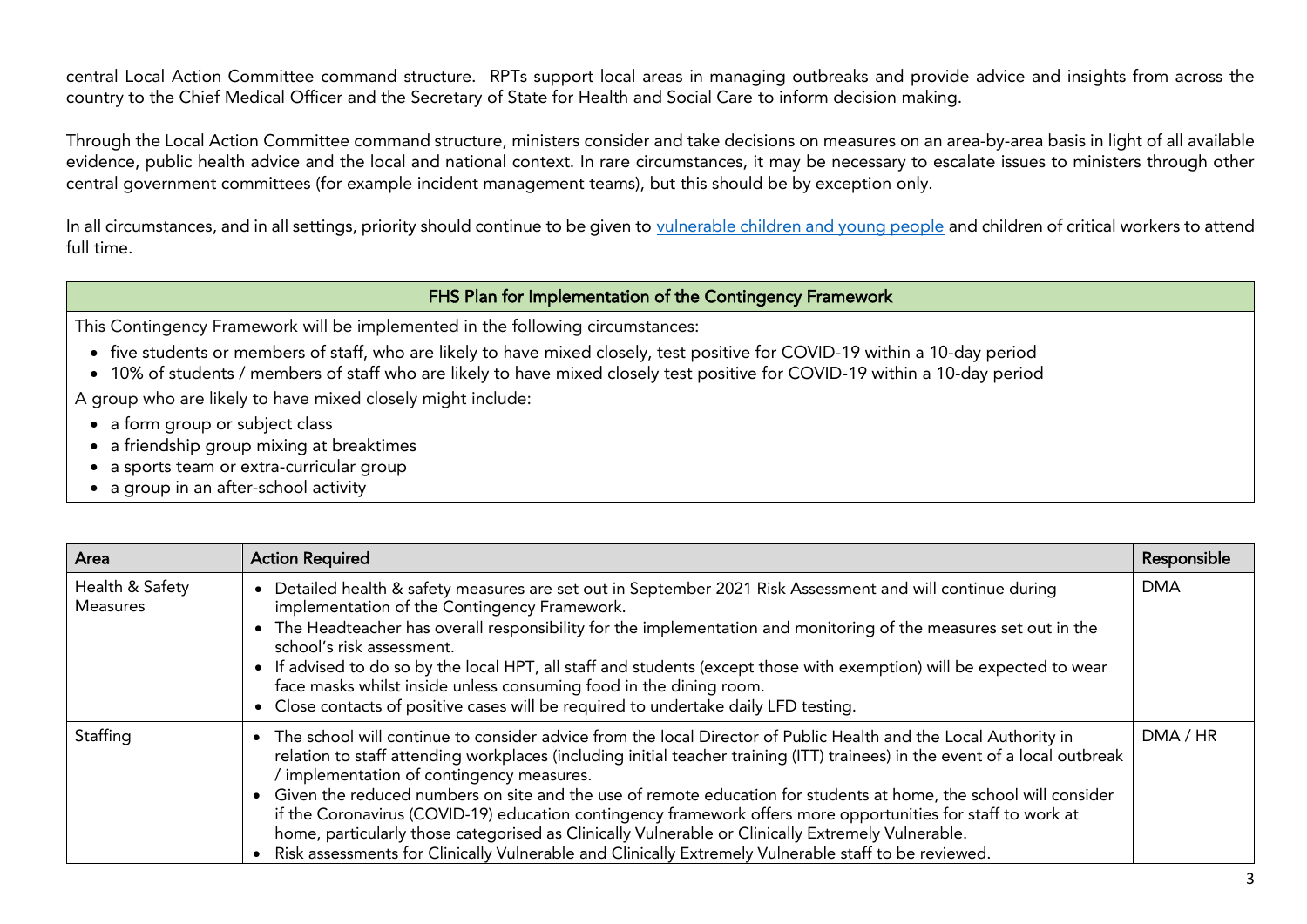| Area                             | <b>Action Required</b>                                                                                                                                                                                                                                                                                                                                                                                                                                                                                                                                                                                                                                                                                                                                                                                                                                                                                                                                                                                                                                                                                                                                                                                                                                    | Responsible               |
|----------------------------------|-----------------------------------------------------------------------------------------------------------------------------------------------------------------------------------------------------------------------------------------------------------------------------------------------------------------------------------------------------------------------------------------------------------------------------------------------------------------------------------------------------------------------------------------------------------------------------------------------------------------------------------------------------------------------------------------------------------------------------------------------------------------------------------------------------------------------------------------------------------------------------------------------------------------------------------------------------------------------------------------------------------------------------------------------------------------------------------------------------------------------------------------------------------------------------------------------------------------------------------------------------------|---------------------------|
|                                  | • It is only the government that is empowered to reintroduce 'shielding' in the event of a major outbreak or VoC<br>that poses a significant risk to individuals. Where shielding is reintroduced, support staff will complete their<br>work from home as directed by their line manager. Teaching staff will be expected to deliver lessons remotely<br>via MS Teams (with a cover supervisor assisting in the classroom).<br>• A member of staff who is shielding and his/her line manager will agree how they will maintain a good channel<br>of communication and contact during the shielding period.<br>• In the event of restricted attendance for students, the school will have due regard to staff work-life balance and<br>well-being when planning how best to balance the demands of on-site teaching and support for remote education.<br>• In the event of restricted attendance, teaching staff will be required to attend school to teach lessons and (if<br>applicable) fulfil their wider managerial responsibilities. At all other times, they should work from home.<br>• Support staff rotas will be reviewed by Support Managers / SLT line managers to ensure adequate staffing on site<br>with all other staff working remotely. |                           |
| <b>Managing Staff</b><br>Absence | • Any staff absence or inability to work from home as a result of ill health to be reported to DMA / KBL / LKE by 7am<br>on the day of absence.<br>• Absent staff to provide information regarding reason for absence if Covid-19 related and indicative return date<br>based on government guidance.<br>• Absent teaching staff will be covered by the Cover Supervision Team and SLT with CLs / SLs brought in to provide<br>additional supervision of classes if required.<br>• Teaching staff absent for Covid-19 related reasons will be required to plan and provide work for their classes (both<br>in school and those accessing work via Remote Classroom) unless they are unable to do so due to ill health. In this<br>situation, work will be set by the Curriculum or Subject Leader.<br>• Support staff who are self-isolating but not experiencing Covid-19 symptoms are required to work remotely from<br>home where it is possible to do so.<br>• Staff absence will be recorded and monitored via the tracking & monitoring systems outlined above.                                                                                                                                                                                     | DMA / KBL /<br><b>LKE</b> |
| Safeguarding                     | • The Designated Safeguarding Lead (DSL) will review the school's Child Protection Policy and safeguarding<br>procedures so that they reflect the local restrictions and coordinated arrangements, and ensure they are effective.<br>• Arrangements in place during implementation of the contingency framework will be contained in annexe to the<br>Child Protection Policy and will be clearly communicated to all stakeholders.<br>• A trained DSL (or deputy) will be available on site at all times during school hours with emergency safeguarding<br>phone number provided to families of students not attending school.<br>• The school will work closely with the Local Authority to ensure the safeguarding of vulnerable students and the<br>monitoring of students who do not engage with onsite learning in the event of restricted attendance being<br>introduced.                                                                                                                                                                                                                                                                                                                                                                         | <b>KBL</b>                |
| <b>School Meals</b>              | • Students attending school will be able to purchase a school meal on site (using their allocated dining room).<br>• School will continue to provide Free School Meals for eligible students who are attending school.<br>• Where students are self-isolating or not attending as a result of implementation of local restrictions vouchers or<br>food parcels will be issued to families in lieu of Free School Meals.                                                                                                                                                                                                                                                                                                                                                                                                                                                                                                                                                                                                                                                                                                                                                                                                                                   | SWL / KBL                 |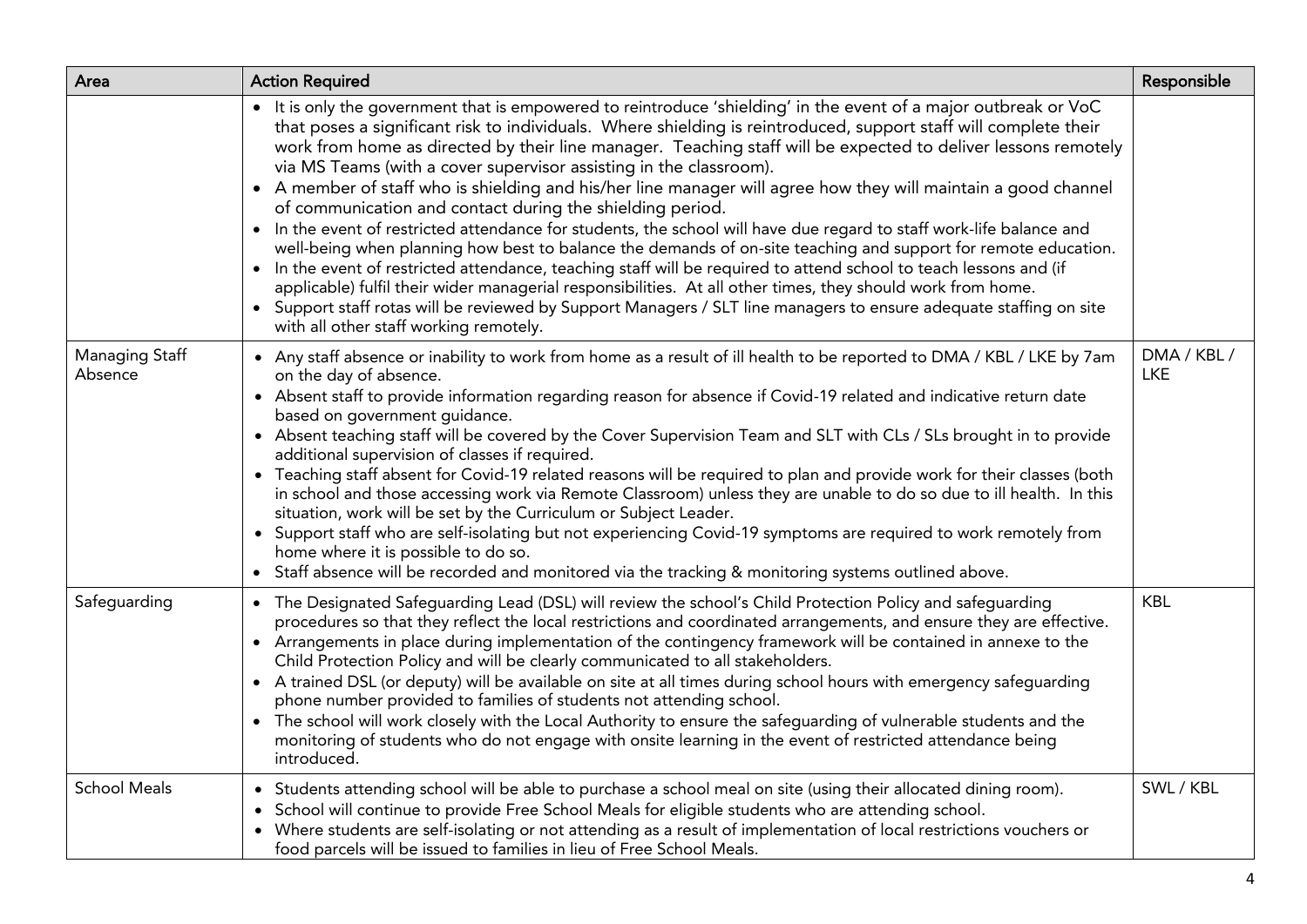| Area                                                                                                                   | <b>Action Required</b>                                                                                                                                                                                                                                                                                                                                                                                                                                                                                                                                                                                                                                                                                                                                                                                                                                                                                                                                                                                                                                                                                                                                                                                                                                                                                                                                                                                                                                                                                                                                                                                                                                                              | Responsible               |
|------------------------------------------------------------------------------------------------------------------------|-------------------------------------------------------------------------------------------------------------------------------------------------------------------------------------------------------------------------------------------------------------------------------------------------------------------------------------------------------------------------------------------------------------------------------------------------------------------------------------------------------------------------------------------------------------------------------------------------------------------------------------------------------------------------------------------------------------------------------------------------------------------------------------------------------------------------------------------------------------------------------------------------------------------------------------------------------------------------------------------------------------------------------------------------------------------------------------------------------------------------------------------------------------------------------------------------------------------------------------------------------------------------------------------------------------------------------------------------------------------------------------------------------------------------------------------------------------------------------------------------------------------------------------------------------------------------------------------------------------------------------------------------------------------------------------|---------------------------|
|                                                                                                                        | • The school will follow the government guidance on provision of school meals during the Coronavirus outbreak.                                                                                                                                                                                                                                                                                                                                                                                                                                                                                                                                                                                                                                                                                                                                                                                                                                                                                                                                                                                                                                                                                                                                                                                                                                                                                                                                                                                                                                                                                                                                                                      |                           |
| Organisation of On-<br>Site Provision in the<br>Event of the<br>Implementation of<br>Attendance<br><b>Restrictions</b> | • In the event of attendance restrictions being implemented, the examination year groups (Years 11 and 13) will be<br>prioritised for onsite learning (alongside students whose parents are critical workers and vulnerable children). These<br>cohorts of students will be prioritised unless directed otherwise by the government.<br>• Arrangements for curriculum delivery to remain as per existing timetable for students in Years 11 and 13 who<br>continue to attend school.<br>• Students in Year 10 will be expected to attend school for Year 10 Religious Studies lessons.<br>• Students will arrive / depart via their designated gate and will remain within their designated year group area<br>during the morning break and lunchtime. They will attend lessons in classrooms as normal.<br>• Intervention / revision sessions and internal assessments / examinations will continue as normal to support students<br>in preparing for their public examinations.<br>• If numbers in classrooms are reduced for Covid-19 reasons, seating plans to be reorganised to enable effective<br>social distancing during lessons.<br>• Information to be shared with the catering contractor regarding reduced numbers of students accessing school<br>meals.<br>• Letter to be sent home to parents to outline arrangements for on-site provision (to include expectations for<br>attendance at school).<br>• Pastoral provision will remain in place for students in year groups attending school.<br>• Open School will be available for vulnerable students and those whose parents are key workers (see Vulnerable<br>Students / Children of Critical Workers below). | KBL / SCO /<br><b>PSL</b> |
| Remote Learning                                                                                                        | • Students studying at home will be set all Remote Classroom work via Class Charts by their teacher for each subject.<br>• A letter will be sent to parents outlining important information and expectations regarding remote learning.<br>• Engagement with Remote Classroom will be monitored via Class Charts.<br>• Where appropriate to do so, teachers will teach remotely via MS Teams to ensure students in year groups not<br>attending school maintain face-to-face contact.<br>• MS Teams remote learning protocols to be set out to students and teachers in advance of remote lessons being<br>delivered.<br>• Regular contact will be maintained between school and students (via the Form Tutor).<br>• Where concerns may exist about individual students accessing Remote Classroom or their well-being, the Pastoral<br>Support Team / CfLL will make contact and provide the necessary support.<br>• Virtual assemblies to be reinstated for year groups not attending school.<br>• Communication between students and their teachers to take place using Class Charts messenger and/or the 'three<br>initials' email addresses.<br>• Laptop computers will be made available to disadvantaged students requiring access to technology at home.                                                                                                                                                                                                                                                                                                                                                                                                                    | SCO / KBL /<br><b>GPA</b> |
| Vulnerable Students /<br>Children of Critical<br><b>Workers</b>                                                        | • Open School to be reinstated for vulnerable students and children of critical workers in year groups that are not<br>attending school (9am to 3.15pm each day).<br>• Students to be organised into an Open School 'bubble' (separated from Years 11 and 13).                                                                                                                                                                                                                                                                                                                                                                                                                                                                                                                                                                                                                                                                                                                                                                                                                                                                                                                                                                                                                                                                                                                                                                                                                                                                                                                                                                                                                      | SCO / KBL /<br>GPA / SWA  |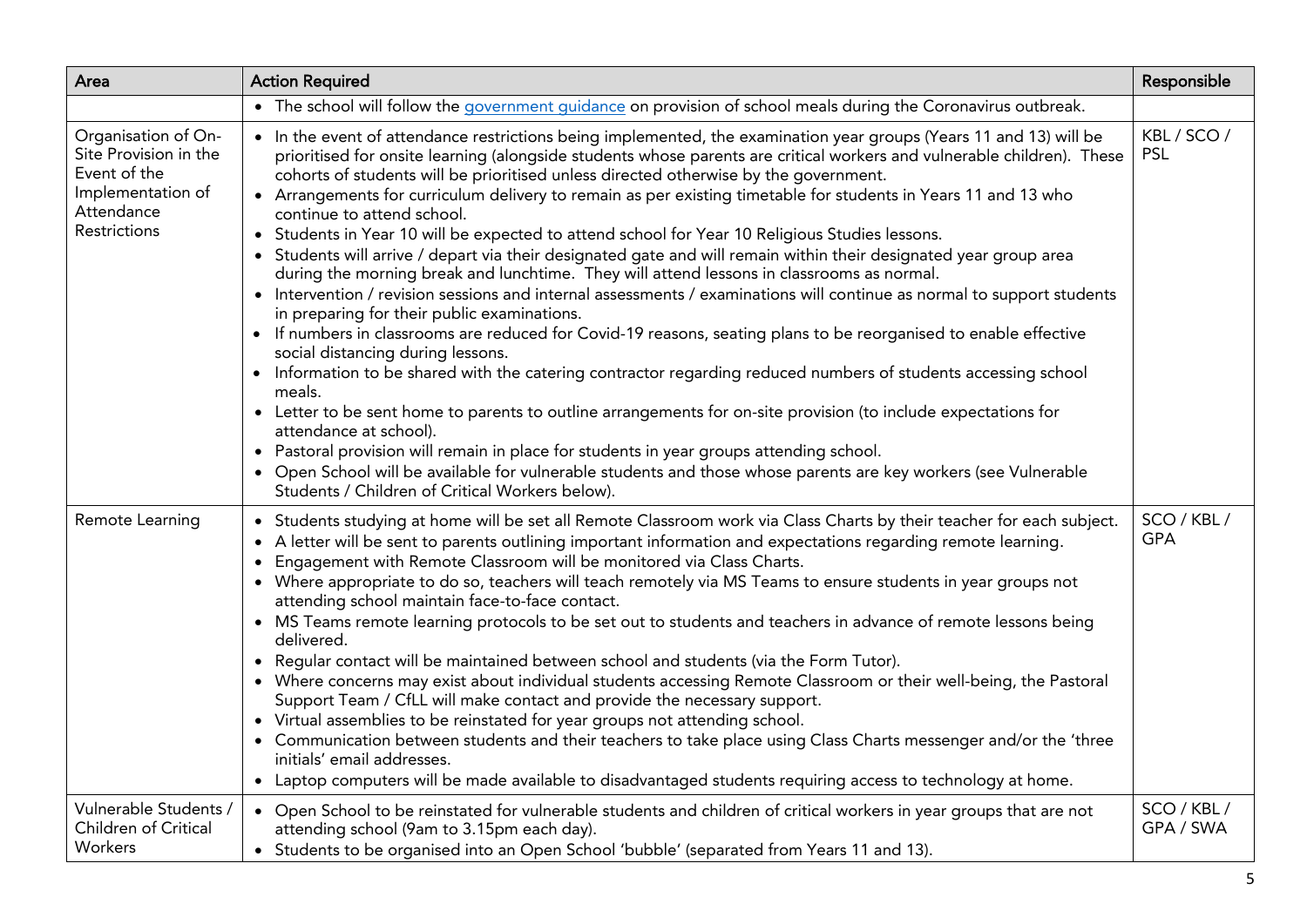| Area                      | <b>Action Required</b>                                                                                                                                                                                                                                                                                                                                                                                                                                                                                                                                                                                                                                                                                                                                                                                                                                                                                                                                                                                                                                                                                                                                                                                                                                                                                                                                                                                                                                    | Responsible |
|---------------------------|-----------------------------------------------------------------------------------------------------------------------------------------------------------------------------------------------------------------------------------------------------------------------------------------------------------------------------------------------------------------------------------------------------------------------------------------------------------------------------------------------------------------------------------------------------------------------------------------------------------------------------------------------------------------------------------------------------------------------------------------------------------------------------------------------------------------------------------------------------------------------------------------------------------------------------------------------------------------------------------------------------------------------------------------------------------------------------------------------------------------------------------------------------------------------------------------------------------------------------------------------------------------------------------------------------------------------------------------------------------------------------------------------------------------------------------------------------------|-------------|
|                           | • Students to complete the work set by their teachers via Class Charts or attend scheduled live lessons using MS<br>Teams.<br>• When students would ordinarily have PE lessons, one hour of physical activities to be organised for students.<br>• Online booking system to be reintroduced for parents to book their child onto Open School (fortnightly booking<br>window).<br>• School lunch to be provided in the Dining Room for students attending Open School.<br>• Open School to be supervised by rota of teaching staff released from teaching through year group absence, Cover<br>Supervisors (where available) and Teaching Assistants (where available).<br>• Students with EHCP and those in receipt of HNF to continue to attend school on a full-time basis in order to receive<br>their entitlement to support.<br>• Teaching Assistants may be assigned to support individual students (either in class or attending Open School).<br>• SENDCO to review curriculum provision and its delivery for students in these categories.<br>• Disadvantaged students not attending school to be provided with laptop where required to enable access to<br>Remote Classroom.<br>• Pupil Premium students working from home to be targeted for support with remote learning (by CfLL / Pastoral<br>Support Team).<br>• DSL / Deputy DSL to be on site at all times (providing safeguarding cover for year groups in school and Open<br>School). |             |
| Tracking &<br>Monitoring  | • Database developed and maintained to track and monitor students and staff who are absent for Covid-19 related<br>reasons.<br>• School to assist NHS Test & Trace with contact tracing of close contacts in the event of positive cases in school. To<br>support this process, teachers will be required to adhere to Class Charts seating plans for all year groups in school.<br>• A list of students accessing Remote Classroom for Covid-19 related reasons will be published on a daily basis in a<br>secure location for teaching staff to access.<br>• The Attendance Team will complete and submit the daily attendance return as required by the DfE.<br>• The Attendance Administrator / HR will provide information to LFO on a daily basis of any students / staff who are<br>absent for Covid-19 related reasons or have returned to school as a result of the period of quarantine / self-isolation<br>ending.                                                                                                                                                                                                                                                                                                                                                                                                                                                                                                                             | <b>LFO</b>  |
| <b>Educational Visits</b> | • During the period of attendance restrictions / contingency measures, all school trips will be either postponed or<br>cancelled.<br>• Parental refunds will be provided and, where necessary, the school will claim for any losses through the RPA<br>insurance scheme.                                                                                                                                                                                                                                                                                                                                                                                                                                                                                                                                                                                                                                                                                                                                                                                                                                                                                                                                                                                                                                                                                                                                                                                  | KBL / SWL   |
| Transport                 | • Students attending school using public transport should continue to adhere to the government's guidance on the<br>use of public transport during the Coronavirus outbreak.<br>• Students and staff travelling by public transport will be required to wear a face covering whilst on the train / bus,<br>maintain social distance from other travellers where possible and should thoroughly clean their hands on arrival to<br>school.                                                                                                                                                                                                                                                                                                                                                                                                                                                                                                                                                                                                                                                                                                                                                                                                                                                                                                                                                                                                                 | <b>DMA</b>  |